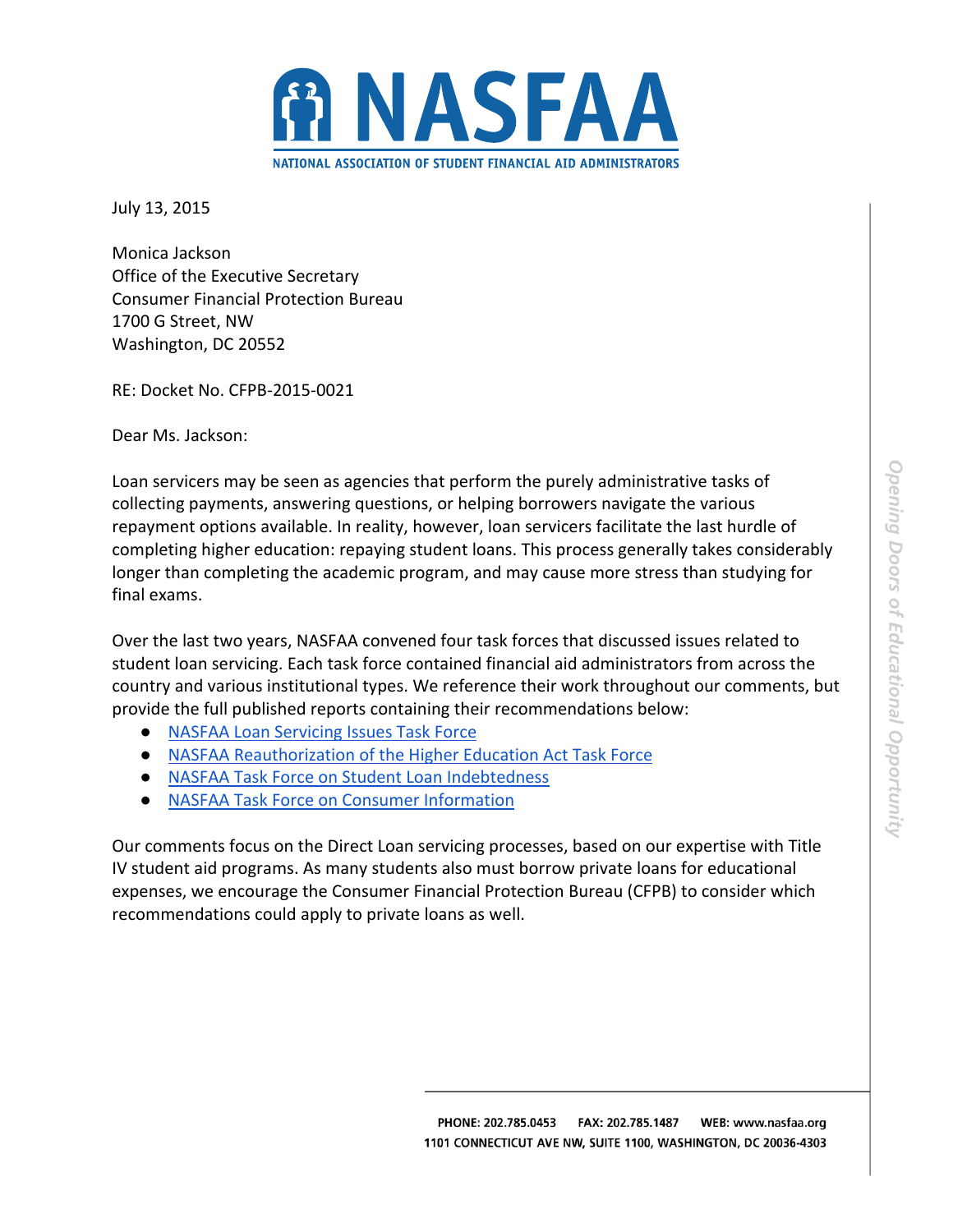The request for information (RFI) asked for resolution issues regarding specific segments of the student loan population. While we agree with the importance of ensuring those students most at-risk of defaulting receive additional assistance, we first need global identification and resolution of issues for borrowers as a whole.

This is a subject of deep importance to NASFAA and we look forward to further conversation. Please contact Mandy Sponholtz (sponholtzm@nasfaa.org) if you have any follow-up questions or need additional information.

Sincerely,

Justin Draeger President and CEO, NASFAA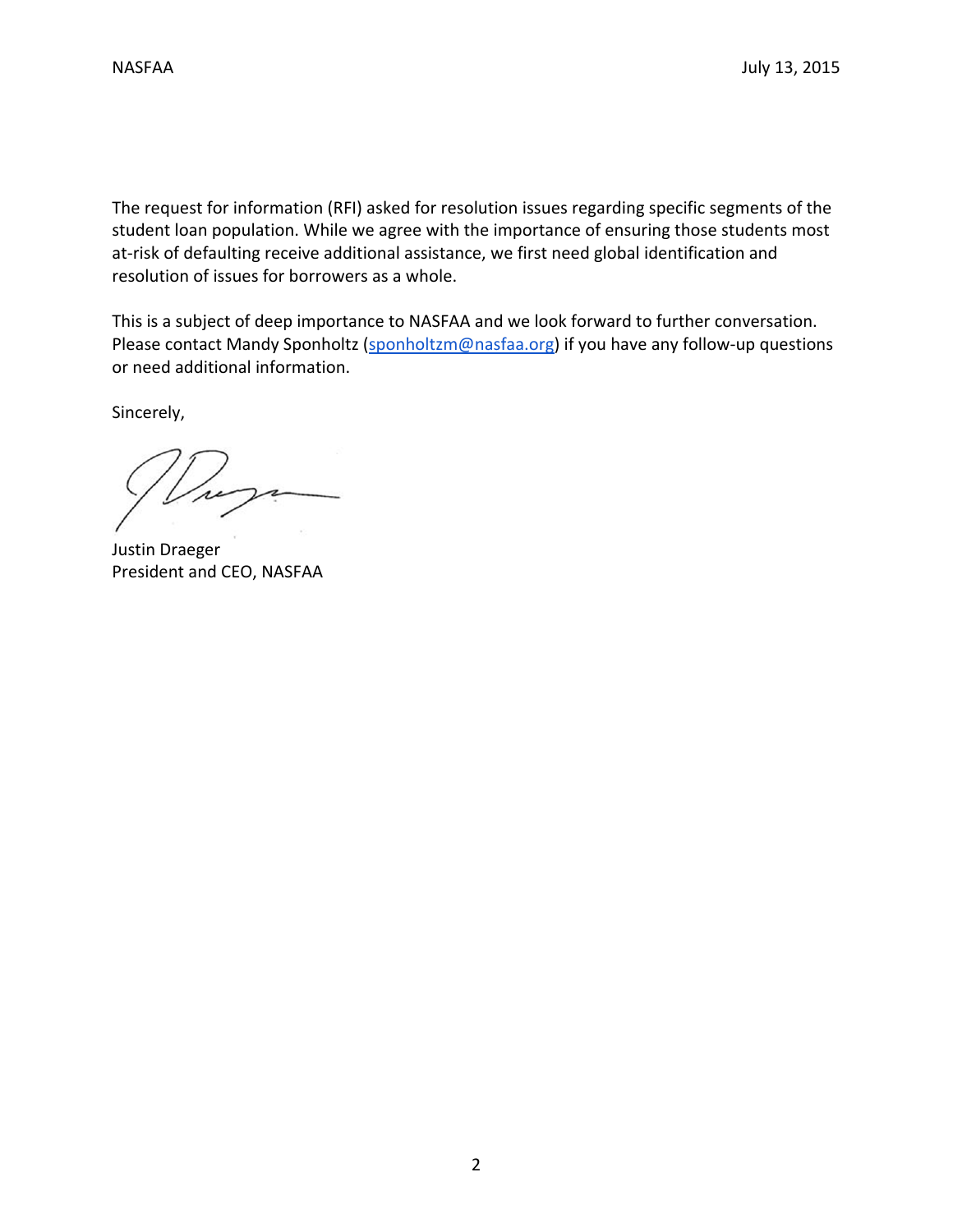## *RFI Inquiry Part One: General Questions on Common Industry Practices Related to Student Loan Repayment*

#### *NASFAA Response*

#### Servicing Contract Allocation

*Recommendation: Establish a new allocation mechanism for low‐performing servicers.*

For the four primary servicers, the current allocation formula measures five performance areas, and each of the servicers receives points based on its ranking in the performance surveys. The best servicer receives a "4" for each ranking and the worst receives a "1." Therefore, the lowest possible score is a "5." Once the Department divided that result by 50 (the total number of points allowed for all servicers), the resulting figure is 10 percent.<sup>1</sup> Therefore, even the worst performing servicer may receive an additional 10 percent of new volume. What mechanism is in place to ensure that the worst loan servicers, who may be failing borrowers entirely, receive a lower allocation of additional loan volume, if any at all?

### Borrower Disclosures

*Recommendation: Simplify, refine and consolidate all consumer information requirements, including those for student and parent loan borrowers.*

The CFPB's RFI highlights a number of areas in which borrowers find themselves confused about their loans or repayment options. It is quite likely that the source of the confusion lies in the consumer information disclosures required by the Higher Education Act (HEA) of 1965, as amended. The required disclosures for student loan borrowers are vast and detailed, and continually increasing. As one example of the significant expansion of loan disclosure information, the chart below outlines the required number of counseling elements since the inception of loan counseling in 1986, until the most recent requirements were added in 2013: $^2$ 



 $1$  Explanation of Allocation and Customer Service Performance Measure Methodology Attachment to September 2014 Electronic Announcement. Available online at: http://ifap.ed.gov/eannouncements/attachments/LSIExplanAllocationAndCustServMethod091114.pdf.

<sup>2</sup> Informed or Overwhelmed? A Legislative History of Student Loan Counseling with a Literature Review on the Efficacy of Loan Counseling, Feb. 2015. Available online at: http://www.tgslc.org/pdf/Informed-or-Overwhelmed.pdf Pages 12-13.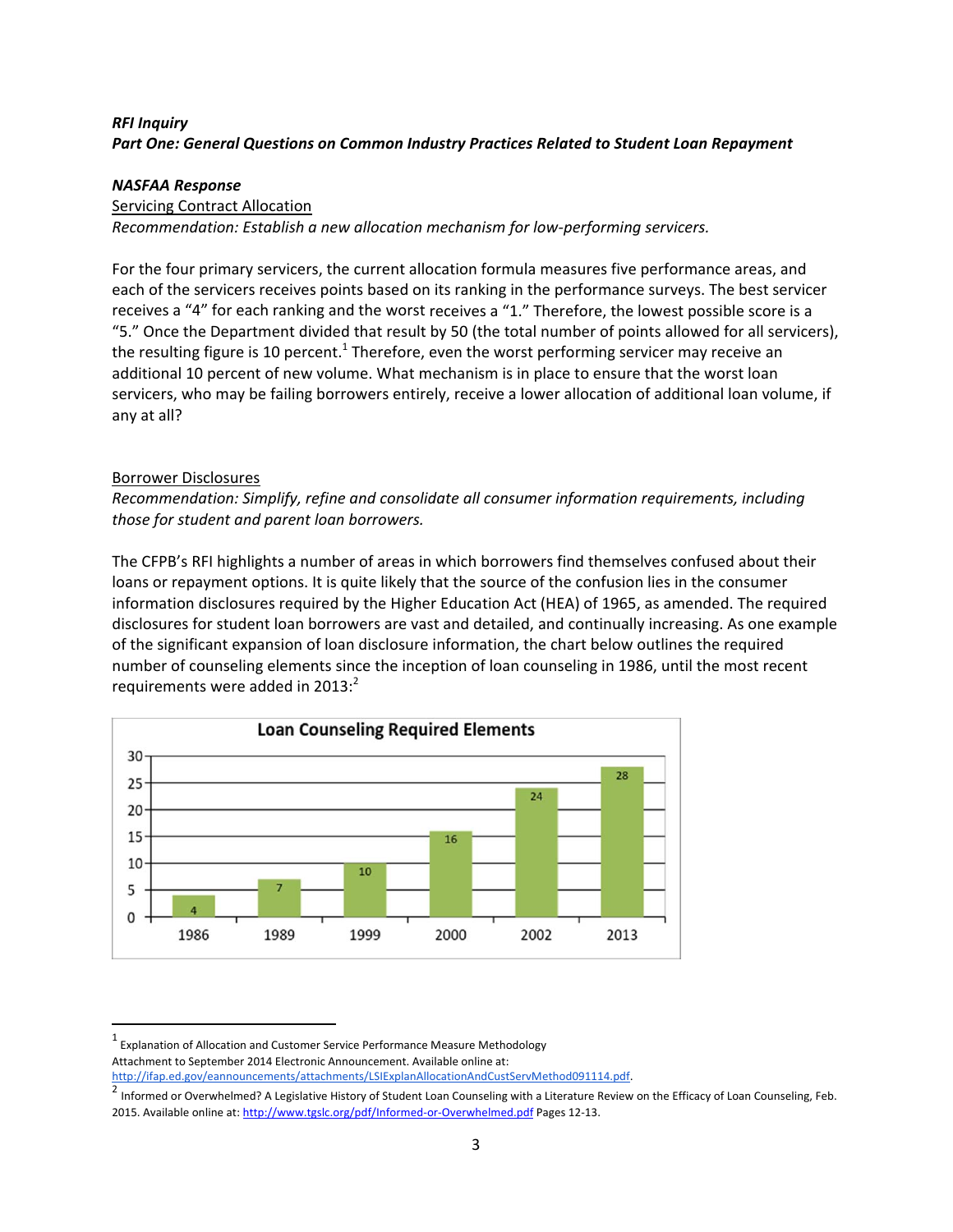Research indicates that "consumers' decision‐making effectiveness decreases with increases in the quantity or redundancy of information that is available."<sup>3</sup> Schools, the Department of Education ("the Department"), loan servicers, and even the CFPB all provide loan information to students in various formats and times throughout the student's borrowing life cycle. The table below outlines a few sample loan‐related disclosures and the method of disclosure.

| <b>What information is disclosed?</b>                                                                                                                | <b>Who discloses</b><br>it? | Where is it disclosed?                                                              | <b>Citation</b>                    |  |  |  |
|------------------------------------------------------------------------------------------------------------------------------------------------------|-----------------------------|-------------------------------------------------------------------------------------|------------------------------------|--|--|--|
|                                                                                                                                                      | School                      | Annual notice                                                                       | 20 U.S.C. 1092(a)                  |  |  |  |
| Description of federal financial aid<br>programs and the student and<br>institutional rights and responsibilities<br>associated with those programs. | Department of<br>Education  | www.studentaid.gov                                                                  | 20 U.S.C. 1092(d)                  |  |  |  |
|                                                                                                                                                      | Department of<br>Education  | <b>Financial Awareness</b><br>Counseling <sup>4</sup>                               | 20 U.S.C. 1092(d)                  |  |  |  |
|                                                                                                                                                      | <b>CFPB</b>                 | www.consumerfinance.gov<br>/paying-for-college/                                     | N/A                                |  |  |  |
|                                                                                                                                                      |                             |                                                                                     |                                    |  |  |  |
|                                                                                                                                                      | Department of<br>Education  | Direct Loan Master<br>Promissory Note and loan<br>disclosure statement <sup>5</sup> | 20 U.S.C. 1087e(i)                 |  |  |  |
| Student's repayment obligation.                                                                                                                      | School                      | <b>Entrance counseling</b>                                                          | 20 U.S.C. 1092(I)                  |  |  |  |
| Describe consequences of default.                                                                                                                    | Schools                     | Pre-disbursement<br>disclosure                                                      | U.S.C. 1087e(p),<br>$1083(a)(1)$ . |  |  |  |
|                                                                                                                                                      | School                      | Exit counseling                                                                     | 20 U.S.C. 1092(b)                  |  |  |  |
| Right to prepay loan without penalty.                                                                                                                | School or<br>Loan Servicer  | Pre-repayment disclosure                                                            | U.S.C. 1087e(p),<br>$1083(a)(1)$ . |  |  |  |
|                                                                                                                                                      | Department of<br>Education  | <b>Financial Awareness</b><br>Counseling                                            | N/A                                |  |  |  |
|                                                                                                                                                      |                             |                                                                                     |                                    |  |  |  |
|                                                                                                                                                      | School                      | Annual notice                                                                       | 20 U.S.C. 1092(a)                  |  |  |  |
|                                                                                                                                                      | School                      | <b>Entrance counseling</b>                                                          | 20 U.S.C. 1092(a)                  |  |  |  |
| Terms and conditions for Title IV loans<br>students receive.                                                                                         | Department of<br>Education  | Direct Loan Master<br>Promissory Note and loan<br>disclosure statement <sup>6</sup> | 20 U.S.C. 1087e(i)                 |  |  |  |
|                                                                                                                                                      | Department of<br>Education  | <b>Financial Awareness</b><br>Counseling                                            | N/A                                |  |  |  |
|                                                                                                                                                      | <b>CFPB</b>                 | www.consumerfinance.gov<br>/paying-for-college/                                     | N/A                                |  |  |  |

Note that this table represents only a small sample of the required loan disclosures that students receive, and contains egregious duplication of efforts among schools, the Department, loan servicers, the CFPB, and countless other points of information not evaluated here. President Obama signed a Presidential Memorandum – the Student Aid Bill of Rights – on March 20, 2015, $^7$  directing the

<sup>3</sup> College Information Design and Delivery – Insights from the Cognitive Information Processing Literature. May 2015. Available online at http://younginvincibles.org/wp-content/uploads/2015/06/college-information-design-5.28.2015-FINAL.pdf. Page 8.

<sup>4</sup> Available online at https://studentloans.gov/myDirectLoan/financialAwarenessCounseling.action?execution=e2s1.

<sup>5</sup> Available online at http://direct.ed.gov/pubs/dlmpn.pdf and https://www2.ed.gov/offices/OSFAP/DirectLoan/pubs/plusmpnnolabel.pdf.

<sup>6</sup> Available online at http://direct.ed.gov/pubs/dlmpn.pdf and https://www2.ed.gov/offices/OSFAP/DirectLoan/pubs/plusmpnnolabel.pdf.

<sup>7</sup> Student Aid Bill of Rights, March 10, 2015. Available online at https://www.whitehouse.gov/the-press-office/2015/03/10/presidentialmemorandum‐student‐aid‐bill‐rights.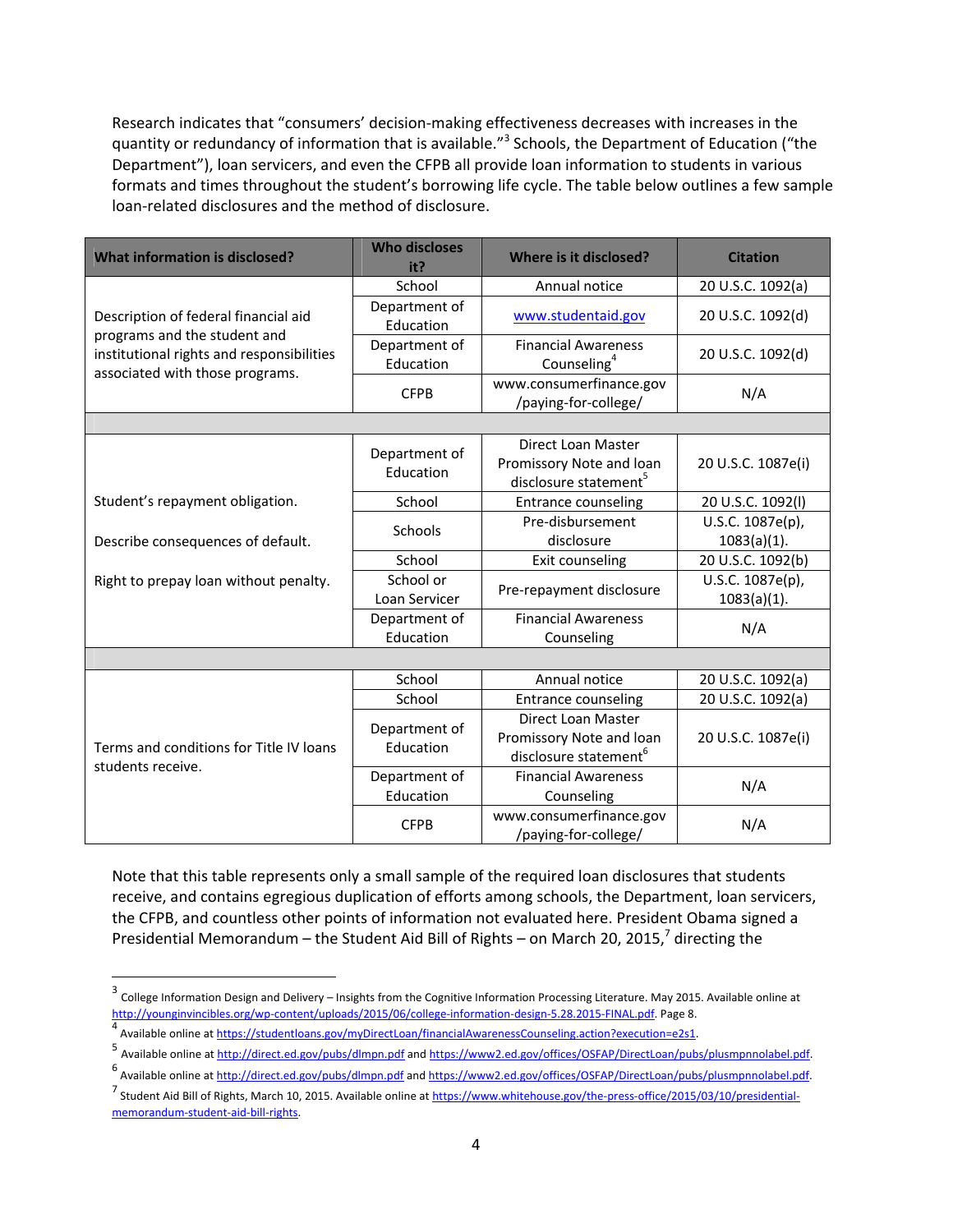Department to require Direct Loan servicers to provide "enhanced disclosures to borrowers" by January 1, 2016. As evidenced above, "enhanced" should not automatically mean "increased."

NASFAA advocates<sup>89</sup> instead for making the consumption of the disclosures more efficient and userfriendly by simplifying, refining, and consolidating all consumer information requirements, including those for student and parent loan borrowers.

- **Simplify**: The Department (or another federal government entity) should provide all consumer information to students in a web‐based format, using data that institutions report to the Department. Centralizing the consumer information to one agency and one host allows a standard presentation of the information that consumers could use to effectively compare criteria.
- **Refine**: The CFPB should conduct a study to review the effectiveness of current consumer information requirements in terms of content, volume, delivery, timing, and responsible parties.
- **Consolidate**: The Department should reduce duplicative and no longer useful information from consumer information requirements, when warranted by the results of the study.

### Borrower Communication

*Recommendations:*

- *Allow servicers the flexibility to disseminate certain disclosures together and make their own determination of the best point in time for the information to be distributed.*
- *Permit the use of technology to experiment with targeted communication processes and approaches to prevent delinquency and default.*

Numerous organizations, including the CFPB, cite borrower frustration and confusion surrounding communications from schools, the Department, and loan servicers. For example, in some cases, borrowers fail to open or read the communications, or receive them at ineffective times.

Currently, servicers must comply with prescriptive due diligence requirements that can stifle innovation and experimentation with the most effective ways in which to reach borrowers, and at what point in time. For example, servicers are required to send borrowers a delinquency notice between 1‐15 days of delinquency status. However, servicers can identify borrower repayment habits through their data analytics, and in some cases can determine that a borrower is a "slow payer" and will always pay on a certain day later in the month. In such instances, it would be more useful for the servicer to put time, resources, and efforts into borrowers identified as truly being at-risk of default.<sup>10</sup>

<sup>8</sup> Preliminary Report of the NASFAA Reauthorization Task Force, ibid.

<sup>9</sup> Consumer Information Task Force Report, ibid.

<sup>10</sup> Servicing Issues Task Force Report, ibid.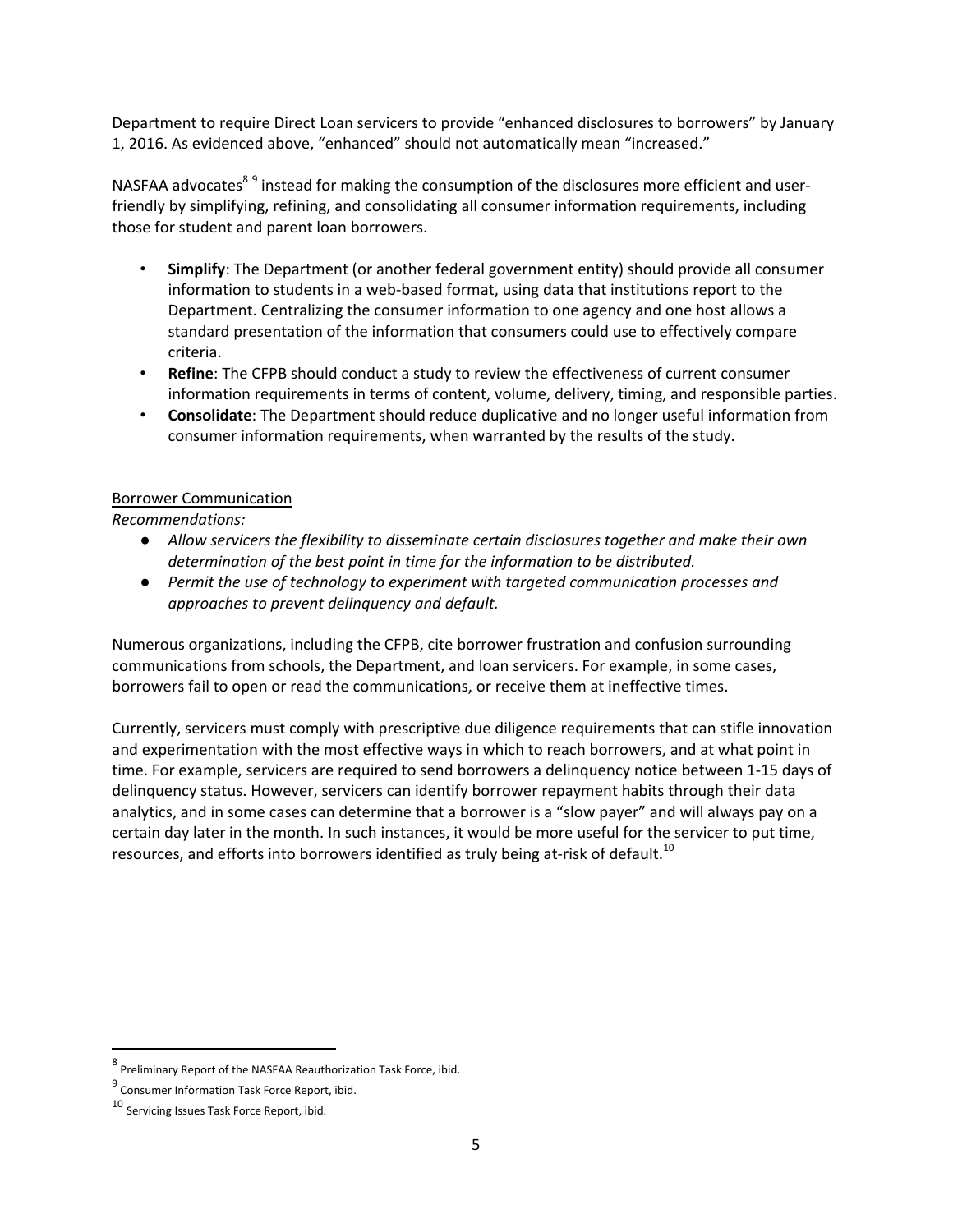#### *Current Minimum Due Diligence Requirements*

For loans with monthly repayment obligations; requirements apply when servicer has a valid address and telephone number.

| $1-15$ days<br>delinquent                               | 16-180 days delinquent                                                                                                                                                                                                        |                                                           | 181-270 days delinquent  |
|---------------------------------------------------------|-------------------------------------------------------------------------------------------------------------------------------------------------------------------------------------------------------------------------------|-----------------------------------------------------------|--------------------------|
| At least one<br>written notice or<br>collection letter. | Make at least four diligent efforts (each consisting of<br>one successful contact or at least two attempts) to<br>contact the borrower by phone. Must make at least<br>one effort prior to 90 days and another after 90 days. | No gap in collection activity of greater<br>than 45 days. |                          |
|                                                         | Send the borrower at least four written notices or                                                                                                                                                                            |                                                           | 241 or more days         |
|                                                         | collection letters.                                                                                                                                                                                                           |                                                           | delinguent               |
|                                                         |                                                                                                                                                                                                                               |                                                           | Final demand letter.     |
|                                                         |                                                                                                                                                                                                                               |                                                           | allowing at least 30     |
|                                                         |                                                                                                                                                                                                                               |                                                           | days for the borrower    |
|                                                         |                                                                                                                                                                                                                               |                                                           | to respond and bring     |
|                                                         |                                                                                                                                                                                                                               |                                                           | the loan out of default. |

*Adapted from the Common Manual: Unified Student Loan Policy.*

The Obama Administration's Student Aid Bill of Rights<sup>11</sup> requires the Department to pilot communication methods for student borrowers who are at least 140 days delinquent, but have not defaulted on their loans. The Department must submit a final report for the pilot by January 1, 2016. Within the following year, the Student Aid Bill of Rights specifies that the Department must develop and implement "at least five behaviorally designed pilot programs to communicate with borrowers to maximize successful borrower repayment and help reduce delinquency and default."

NASFAA advocates that student loan servicing activities should be tested, developed, and executed because they have been proven successful in supporting repayment, as required by the Student Aid Bill of Rights pilot programs. In addition to the implementation of the pilots, we encourage allowing servicer flexibility from the current prescriptive disclosure requirements. Such flexibility would allow servicers to provide borrowers with the right information at the right time, and in the right amount. By reducing potentially ineffective communication strategies, servicers would gain additional time to focus on helping the most at-risk borrowers. This change would also benefit the borrower by receiving the same disclosure information, but in a more timely fashion. For example, this would include allowing servicers to disseminate certain disclosures together and make their own determination of the best point in time for the information to be distributed.<sup>12</sup>

Borrowers have individual and unique needs, and the current "one‐size‐fits‐all" model does not work well when it comes to counseling and servicing borrowers. We recommend exploring the possibility of "specialized" servicing, whereby servicers can dedicate more efforts (and not be disincentivized financially to do so) to service borrowers determined to be at-risk for delinquency or default. Just as schools can apply and receive permission to become an "experimental site" with the express goal of finding creative, innovative approaches to improve the process and delivery of financial aid, federal servicers should be permitted reasonable authority to utilize technology to experiment with more targeted processes and approaches to prevent delinguency and default.<sup>13</sup> The Department could

<sup>11</sup> Student Aid Bill of Rights, ibid.

<sup>12</sup> Servicing Issues Task Force Report, ibid.

 $13$  Ibid.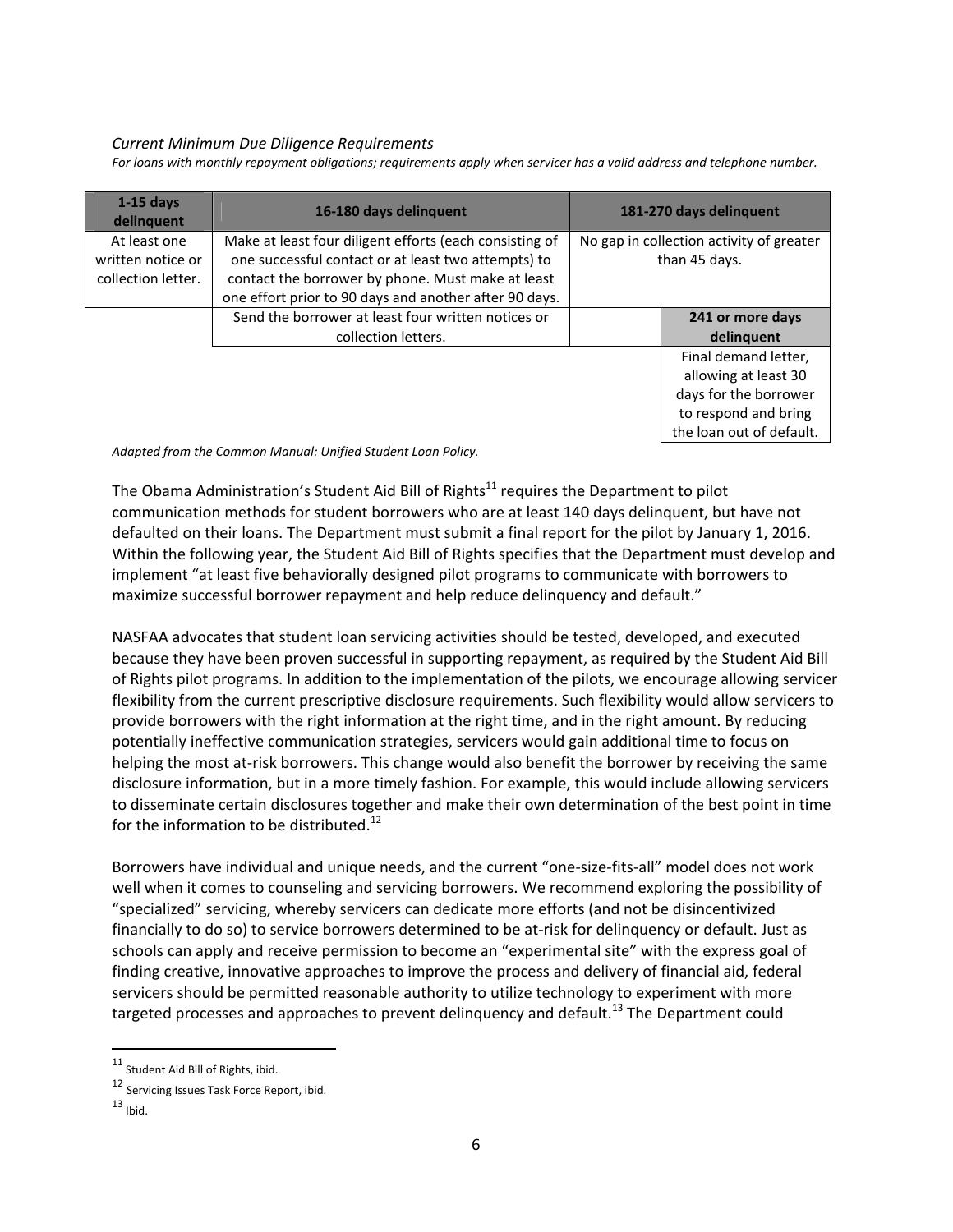implement this recommendation through an across-the-board change, or via an "experimental site" initiative.

While the Student Aid Bill of Rights requirements will assist with delinquent student borrower communication, we must recommend that the Department perform the same efforts for parent loan borrowers as well.

## *RFI Inquiry Part One: Practices Related to Student Loan Repayment*

### *NASFAA Response*

### Standardized Servicing Policies and Procedures

*Recommendation: Develop a policies and procedures manual for servicers in order to standardize processing, especially in areas where borrowers could suffer a financial impact or risk.*

The Direct Loan program intended students to have one lender and one servicer with standardized processes. However, the government is parceling out loans to various servicers and some borrowers are confused because not all servicers handle standard issues in the same manner. Borrowers cannot choose or switch their loan servicer, so they are subject to varying administrative procedures without any recourse. The lack of standardization also hinders financial aid administrators' and third‐party servicers' efforts to accurately counsel students on what they can expect when they enter repayment. To alleviate confusion and differential treatment, we recommend that the Direct Loan program implement standardized repayment processes, communications, and forms, regardless of the servicer.<sup>14</sup> 15 16

The CFPB points out in the RFI that "…there is no existing, comprehensive federal statutory or regulatory framework providing uniform standards for the servicing of all student loans."<sup>17</sup> While this is true, the Federal Family Education Loan

(FFEL) industry, operating in the same legislative and regulatory vacuum, published the *Common Manual: Unified Student Loan Policy*<sup>18</sup> nearly 20 years ago. To this day, FFEL program guarantors continue to comply with the agreed‐upon provisions in the document, which trickles down to FFEL lenders and servicers due to their participation and insurance agreements with FFEL guarantors. Consequently, the FFEL industry has a standardized set of practices related to student loan repayment.

Guarantors copyright the information contained in the *Common Manual*, but make it publically available. They provide numerous checks and balances within the FFEL community to ensure accuracy and assist with partner compliance. The Department could use a similar model to develop the servicing policies and procedures:



Unified Student Loan Policy

<sup>14</sup> Preliminary Report of the NASFAA Reauthorization Task Force, ibid.

<sup>15</sup> Servicing Issues Task Force Report, ibid.

<sup>16</sup> Student Loan Indebtedness Task Force Report, ibid.

<sup>17</sup> Request for Information Regarding Student Loan Servicing. Docket No. CFPB-2015-0021. Available online at http://www.consumerfinance.gov/students/request-for-information-on-student-loan-servicing/. Page 10.

<sup>18&</sup>lt;br>Available online at http://www.commonmanual.org.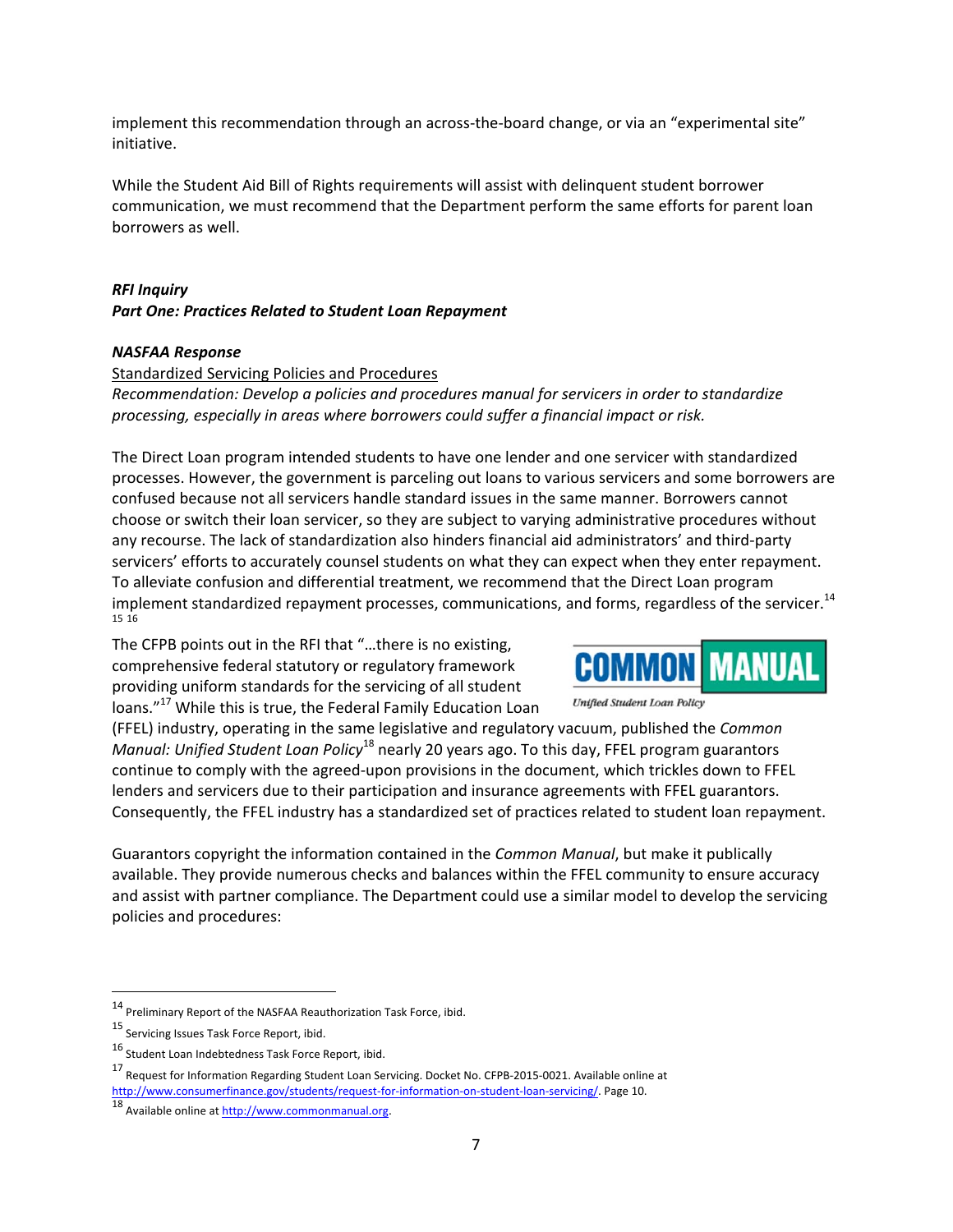- Make the resource public so schools and outside agencies can adequately advise borrowers on how servicers will handle various repayment situations, such as interest capitalization or applying prepayments.
- Invite all servicers including the state not-for-profits to be involved in developing the document.

According to the Student Aid Bill of Rights,<sup>19</sup> the Department must require all Direct Loan servicers to apply prepayments to loans with the highest interest rate, unless the borrower specifies otherwise. While this particular requirement will go into effect as soon as practicable, it serves as one example of the administration's support of standardized loan servicing processes. The development and use of a standardizing servicing manual can further the administration's goal.

While NASFAA understands the competitive nature of the servicer contracts, a policies and procedures manual for servicers would offer standardization in areas where borrowers could suffer a financial impact or risk. A standard manual also could assist servicers and schools with counseling their students and graduates in debt management and default prevention efforts, and would result in consistent training, communication, and processes regardless of the servicer. This valuable resource would benefit students, schools, and servicers, and provide consistency while still encouraging competition.

## Central Loan Portal

*Recommendation: Implement a single loan portal where students and parents may access information on federal, institutional, and private education loans.*

Borrowers need an accessible "one‐stop‐shop" where they can manage their loans. Many borrowers have multiple loans with different loan holders or servicers that may be in various stages of repayment. Having a central website where borrowers could access information about all of their loans would significantly help them manage their borrowing and repayment. Under such a scenario, all borrowers would have access to their entire debt portfolio in real time, enabling them to calculate a more accurate monthly repayment amount based on a variety of potential circumstances.

The Student Aid Bill of Rights affirms our recommendation by directing the Department to "establish a centralized point of access for all Federal student loan borrowers in repayment, including a central location for account information and payment process for all Federal student loan servicing, regardless of the specific servicer."<sup>20</sup>

While we applaud the administration's effort, the portal needs to go further. The portal, according to the Presidential Memorandum, would include only federal loans, and possibly only those authorized by Title IV of the Higher Education Act (HEA) of 1965, as amended. The anticipated included loans would be:

- Direct and FFEL subsidized loans.
- Direct and FFEL unsubsidized loans.
- Direct and FFEL PLUS loans for graduate and professional students.
- Perkins Loans.

<sup>19</sup> Student Aid Bill of Rights, ibid

<sup>20</sup> Ibid.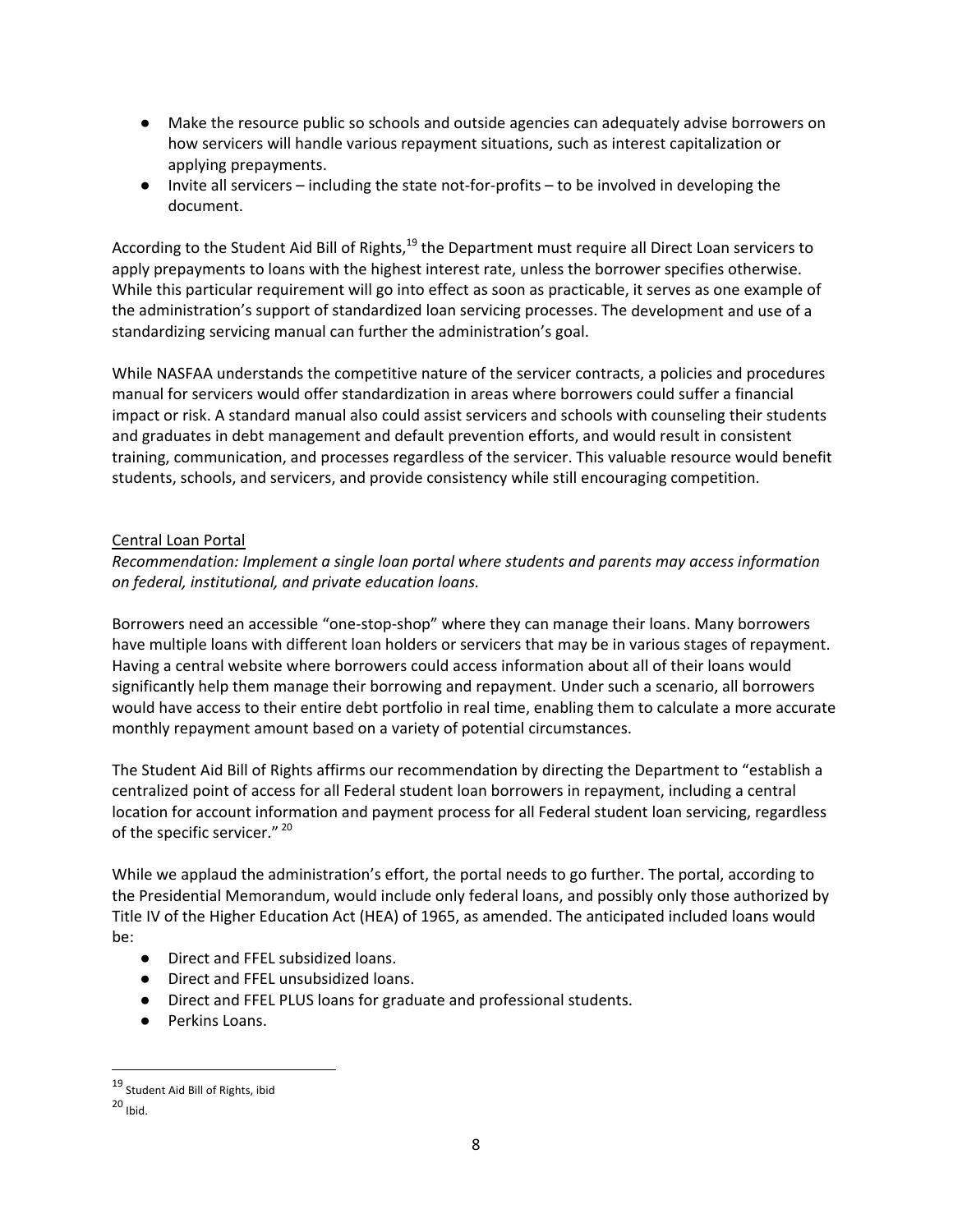NASFAA recommends the development of a single student loan portal where students can easily access information about all of their student loans.<sup>21 22 23</sup> It is critical that borrowers be able to obtain and monitor all of their loan information in one central database, regardless of their loan's origination, rather than having to pull information together in a piecemeal fashion. We advocate that the portal include all federal educational loans, including those from the Department of Health and Human Services (HHS), as well as private and institutional loans. Educational loan information from the federal government, loan servicers, private lenders, and colleges and universities could be reported to one central database to create the portal.

The Student Aid Bill of Rights<sup>24</sup> directs the Department to create only a student loan portal, but parent borrowers face similar challenges with respect to repayment questions and servicing confusion. Parents also must be able to use a portal to perform the same functions outlined above for their own parental loans through federal, private, and institutional sources.

#### Remove Servicer Branding

*Recommendation: Brand all borrower communications with only the seal, icons, or logos from the U.S. Department of Education.*

In order to provide the most clear, unambiguous information to borrowers, NASFAA recommends that the only branding on communication to the borrower should be from the Department.<sup>25</sup> Currently, loan servicers co-brand all correspondence with students with their own logo, as well as the Department's logo. This leads to considerable confusion among borrowers about who actually holds and services their loans. Perhaps most troubling, it can also lead to students being unsure about the legitimacy of the communication.

This effort works best when coupled with a non‐branded central student loan portal, as outlined in our prior recommendation. The federal government already utilizes many other contracted organizations to provide web‐based services, such as the Internal Revenue Service (IRS) or the Free Application for Federal Student Aid (FAFSA). In these instances schools, students, and tax filers are not aware of the contractor's information, they simply see the agency's own branding. The Department should follow suit for loan servicing.

If all borrower communication bore only the Department's branding, borrowers could then be directed to the student loan servicer to whom loans are assigned – still without branding – with a single phone number advertised by the Department and the schools. Mailed payments could be made to P.O. Boxes – again, only addressed to the Department – but managed by the individual loan servicers.

From a broader perspective, removing branding would represent a paradigm shift that will be essential to support borrower repayment success: the Department's ownership of the entire servicing process and be accountable for the outcomes. There needs to be an understanding that the ultimate responsibility for the servicing of federal loans lies with the Department, and not with the servicers.

<sup>21</sup> Preliminary Report of the NASFAA Reauthorization Task Force, ibid.

<sup>22</sup> Servicing Issues Task Force Report, ibid.

<sup>23</sup> Student Loan Indebtedness Task Force Report, ibid.

<sup>24</sup> Student Aid Bill of Rights, ibid.

<sup>25</sup> Servicing Issues Task Force Report, ibid.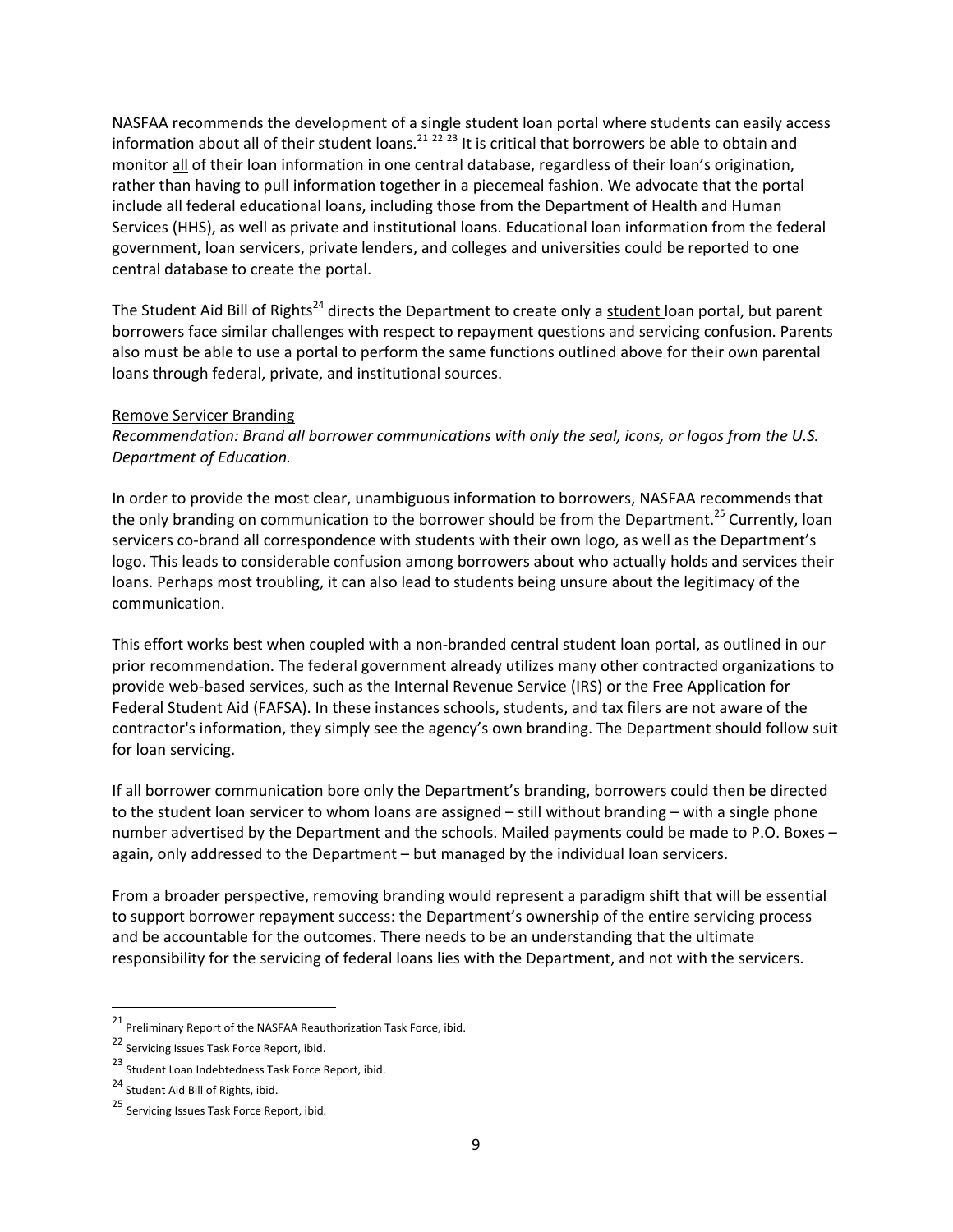### Data Mining

*Recommendation: Prohibit servicers from marketing products and services to borrowers based solely on data obtained from the federal servicing relationship.*

NASFAA wants to ensure that all federal loan servicers are prohibited from using contact information from their Department-assigned portfolios to market other products or services, such as private loans. We found that among the four major servicers, only one clearly states in its privacy policy that it does not sell or use federal data to market other services.<sup>26</sup> Federal servicers must act on behalf of the federal government and protect the integrity of the data entrusted by not marketing any of their own products or services to borrowers based on the servicing contract relationship. If the company obtains the student's information through other means, then it may use that data to market other products or services.

## Borrower Complaint Process

*Recommendation: Provide due process for complaints before making them public.*

The Student Aid Bill of Rights outlines the development and implementation of a borrower complaint process "pertaining to lenders, loan servicers, private collection agencies, and institutions of higher education." While we agree a single complaint portal and process will reduce administrative burden for borrowers, we advocate for the inclusion of due process for the school or servicer before publishing a complaint publically. We want to ensure that schools and servicers are protected from unfounded negative comments published by the federal government on the public record. If it does not do so already, we encourage the CFPB to include in their existing complaint process a similar examination process before publishing the database of complaint information.<sup>27</sup>

## Use of Default Prevention Services

*Recommendation: Ensure federal loan servicers perform enhanced default prevention activities or contract or partner with default prevention agencies to perform additional default prevention efforts.*

The four major federal loan servicers provide separate websites (or separate sections of the same site) dedicated to borrower and school functions. Generally, servicers provide the following school support and delinquency efforts:

- Assistance creating default prevention plans.
- Free software to access servicer data.
- Communication with borrowers via phone, email, letters, and/or text messages.
- Assist schools with additional communication efforts.
- Web chat support.

All four servicers provide suggestions and resources for the school to create and implement a default prevention plan, but that may not be enough to affect significant changes to a school's cohort default

<sup>26</sup> Privacy policies available online at: http://www.pheaa.org/about/privacy-policy.shtml, https://home.mygreatlakes.org/web/about/gl/PrivacyPolicy, https://www.navient.com/about/legal/privacy‐ed/default.aspx, http://nelnetloanservicing.com/privacy‐security/.

<sup>27</sup> http://www.consumerfinance.gov/complaint/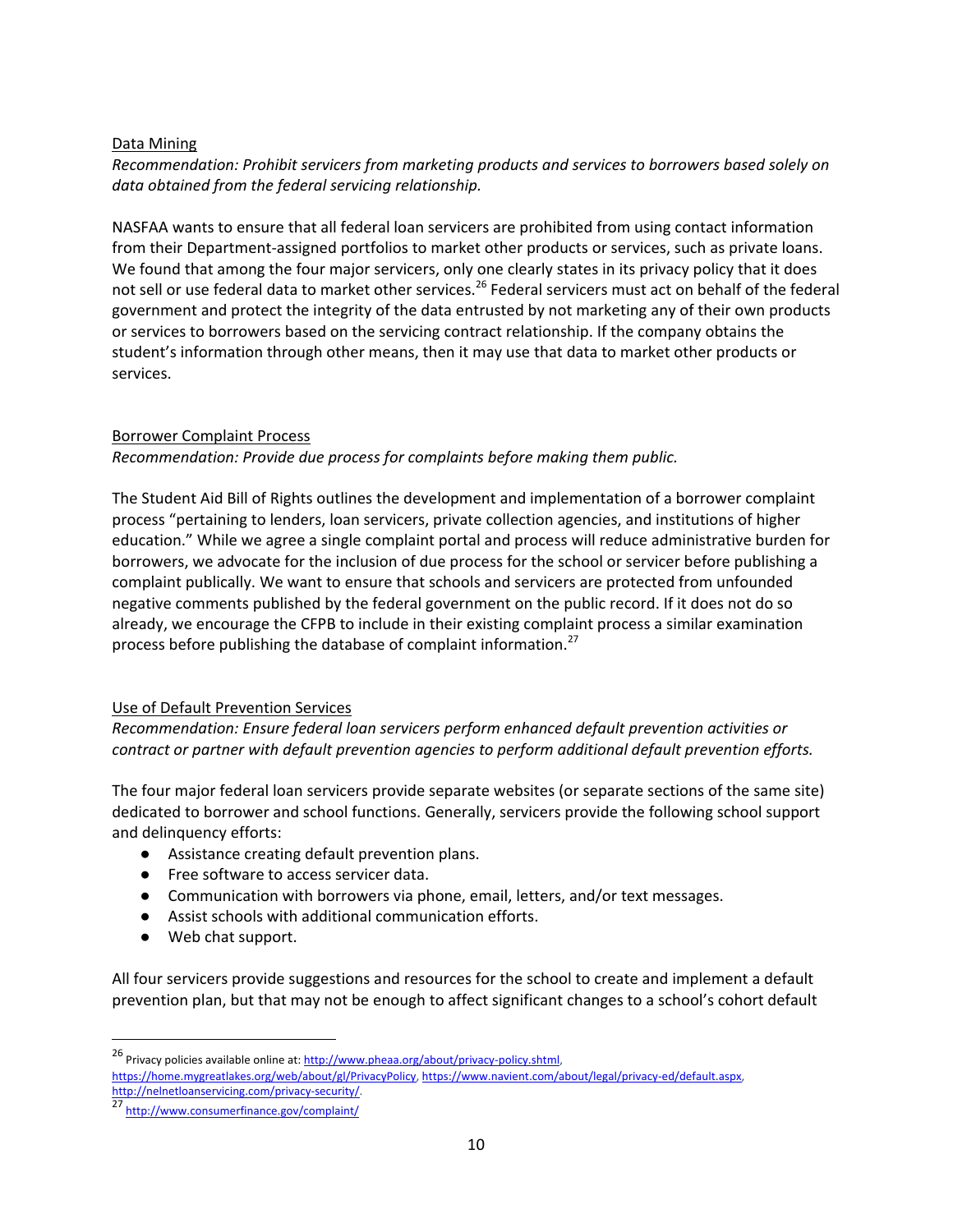rate. Based on our research, the four major servicers do not sell additional default prevention products or services to schools. No servicer should be permitted to sell to schools enhanced service for which taxpayers are already paying.

We would like to point out, however, that hundreds (if not thousands) of schools across all sectors hire out their default prevention efforts to outside agencies because they may find the servicers' efforts insufficient. Schools may use such agencies because they do not have the staff and/or resources to do the work themselves; in fact, 64 percent of financial aid offices we surveyed reported that resource constraints resulted in decreased loan counseling activities, which could include default prevention.<sup>28</sup> One default prevention agency reported on its website that an average of 13 contacts was required to resolve a single borrower's delinquency for one school, which may be an indicator of the workload required.

These third-party agencies know the best practices – and regularly employ them – regarding borrower outreach and cohort default rate management. We found the following advertised statistics:

- Cohort default rate reduction of 67 percent.<sup>29</sup>
- Single-year CDR drops of 6 percentage points for one school.<sup>30</sup>
- Average 2010 CDR of 9.5 percent for all clients.  $31$
- When contacted, resolve delinguent borrowers 90 percent of the time.<sup>32</sup>

Despite financial aid administrators' diminishing staff and resources, schools with the means to do so are willing to pay for increased default prevention help. Unsolicited, one school told NASFAA it pays an annual fee of \$160,000 for default prevention services. Some services provided by third-party servicers include:

- Analyzing the school's portfolio, identifying the students most likely to default so the school gets the most "bang for their buck" on outreach efforts.
- Maintaining software for the school to monitor progress and/or perform additional default prevention activities, in conjunction with the agency.
- Downloading reports from NSLDS and the student loan servicers on the school's behalf.
- Projecting future CDRs.

● Providing default prevention training to clients and the public alike.

Schools who can afford to pay for default prevention services know first-hand the benefits they provide, but what about those schools who cannot afford it? Often the schools with the least resources also serve the highest numbers of at‐risk students and those schools are left wondering why these enhanced efforts are not already included in the federal loan servicers contracts and requirements.

All schools should receive the benefit of strong default prevention efforts, not just those with the means to afford them. It benefits not only the school, but also the students and taxpayers. We encourage the Department to ensure that these efforts are included in future servicing contracts or to establish

<sup>&</sup>lt;sup>28</sup> 2015 Administrative Burden Survey. Available online at http://www.nasfaa.org/WorkArea/linkit.aspx?LinkIdentifier=id&ItemID=23909.

<sup>29</sup> http://www.usafunds.org/USAFunds%20ResourceLibrary/BorrowerConnectCaseStudy-CenturaCollege.pdf.

<sup>30</sup> http://www.usafunds.org/USAFunds%20ResourceLibrary/BCCaseStudy‐TruckeeMeadows.pdf.

<sup>31</sup> http://defaultprevention.com/pages/client stats.htm. Did not specify if the rate was for a two- or three-year cohort. The national average for 2‐year rates was 9.1 percent and for 3‐year rates was 14.7 percent.

<sup>32</sup> http://www.higheredge.net/HigherEDGE-service-overview.cfm.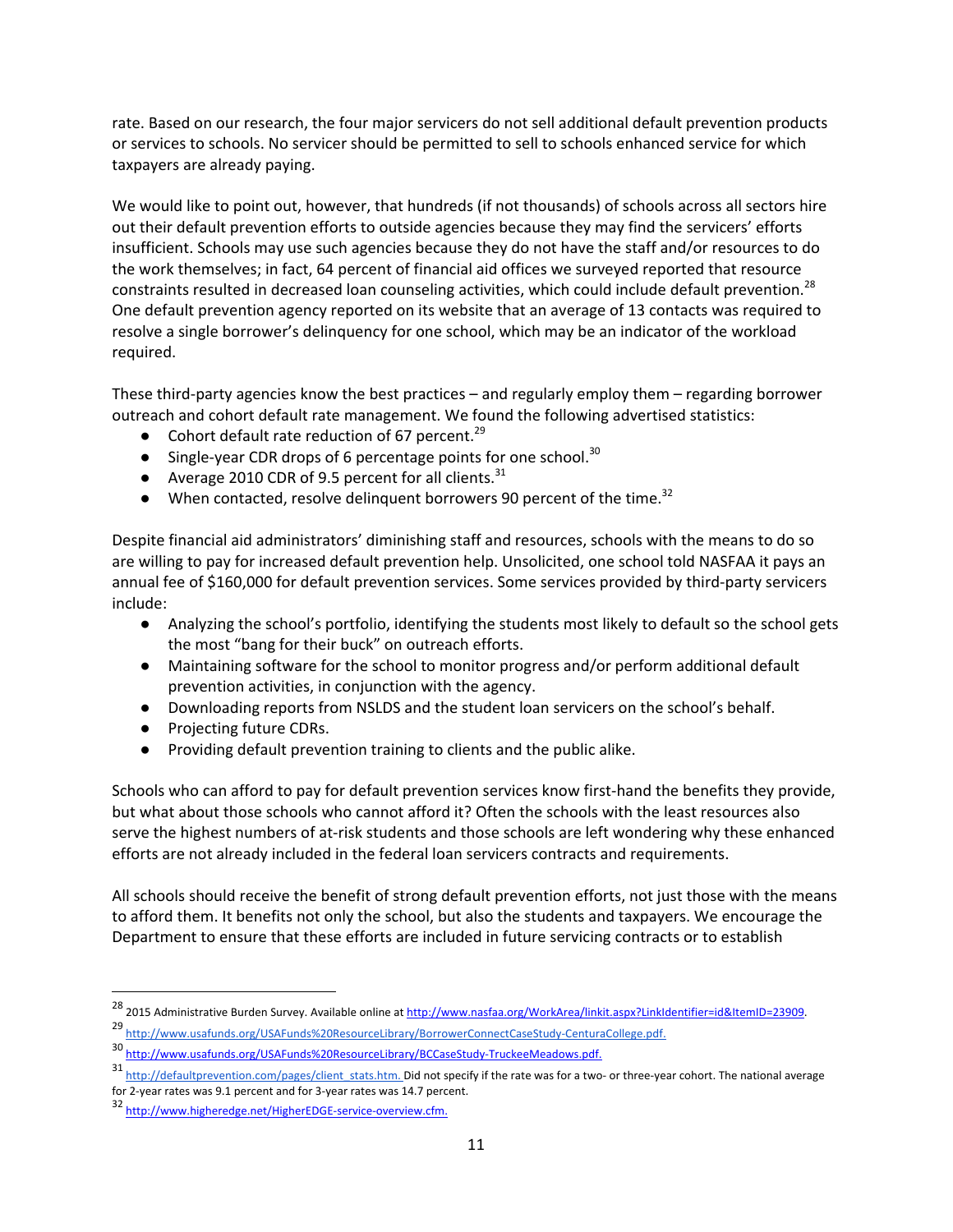contracts with existing default prevention agencies to perform additional, targeted activities on the loan servicers' behalf to help more borrowers stay out of default.

Identify Borrowers Who May Qualify for Total and Permanent Disability Discharge *Recommendation: Use existing data to ease the burden of applying for a Total and Permanent Disability discharge.*

NASFAA supports the Student Aid Bill of Rights<sup>33</sup> requirement that a group of federal agencies jointly develop a plan to identify borrowers who may qualify for a Total and Permanent Disability (TPD) discharge. The entities involved were required to develop a plan no later than July 1, 2015, that specified the following:

- Identify federal student loan borrowers who receive Social Security Disability Insurance (SSDI);
- Determine whether the beneficiaries qualify for a TPD discharge;
- Develop a process for the Department to cease collection on federal loans for qualified borrowers; and
- Communicate with other SSDI recipients, who also have federal student loans, but do not qualify for a TPD discharge, about repayment options and assist those borrowers in entering those plans.

The president's directive provides assistance to borrowers whose SSDI payments are garnished to make required federal loan payments. However, the process does not account for information sharing between the Social Security Administration (SSA) and the Department, whereby available information regarding status as an SSDI recipient could be shared directly with the Department to ease the burden of applying for a TPD discharge. We recommend adding this step to enhance the directive outlined in the memorandum and reduce administrative burden to the borrower during a time of great difficulty.

For other SSDI recipients who have federal loans that are not subject to wage garnishment, we recommend retaining a borrower‐initiated process in order to respect borrower privacy, but maximizing the use of information from the SSA to complete the TPD application process. We recommend the Department enhance communications to all borrowers regarding TPD discharge, specifically explaining that borrowers receiving SSDI may be eligible for discharge. Once the borrower initiates the TPD application, allow the borrower to release data from the SSA regarding SSDI benefits, rather than requiring the borrower to collect the documentation manually.

Alternately, the SSA could communicate to SSDI recipients information about potential TPD discharge eligibility. With the borrower's approval, the SSA could then facilitate the borrower's application to the Department, using the same proposed process outlined above.

### Repayment Plan Options

*Recommendations:*

- *Develop a single income‐driven repayment plan.*
- *Develop standardized documentation requirements for income‐driven repayment applications.*
- *Auto‐enroll delinquent students in an income‐driven repayment plan.*
- *Allow borrowers to authorize the use of multiple years of IRS data for income‐driven recertification purposes.*

<sup>33</sup> Student Aid Bill of Rights, ibid.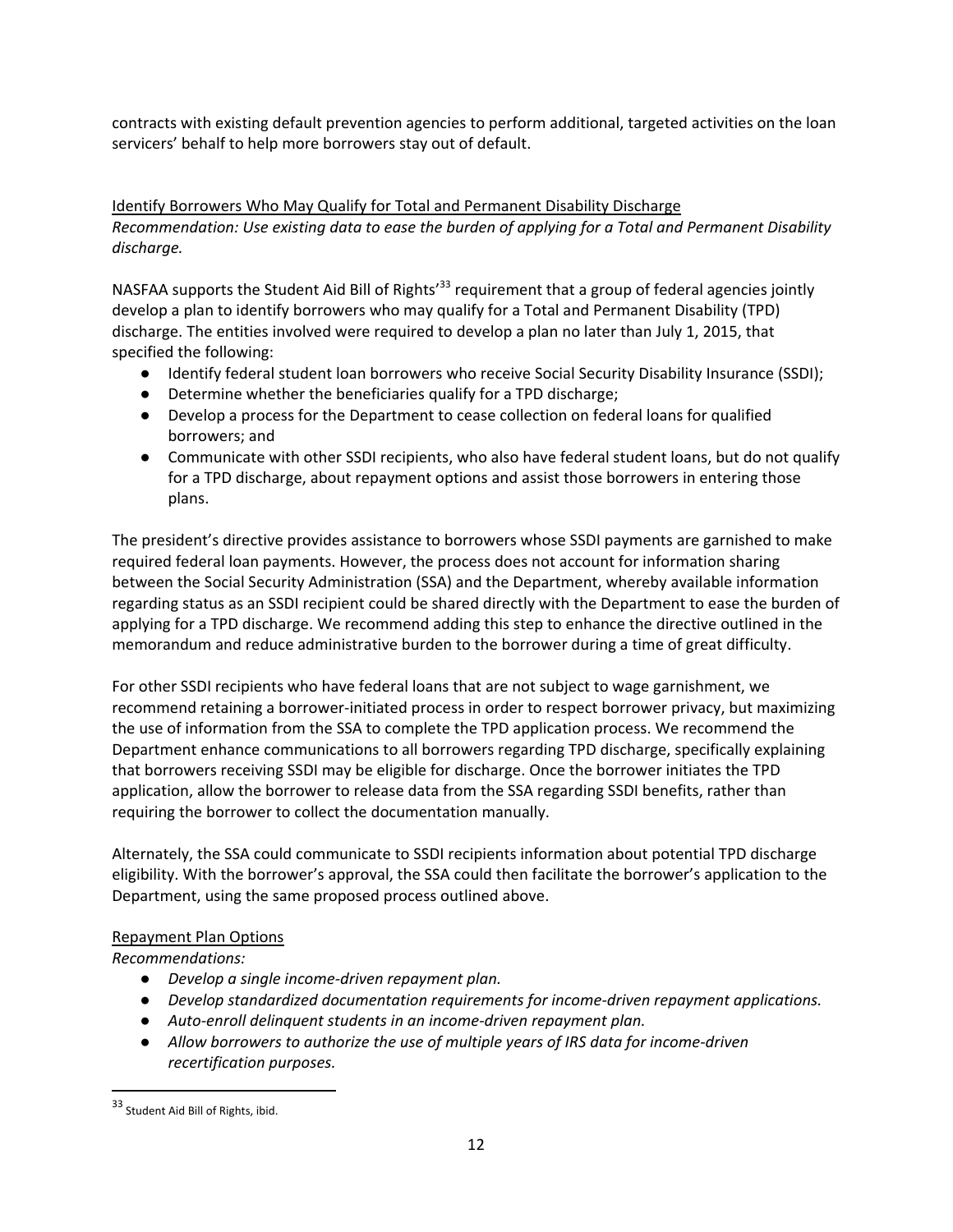Provided they meet eligibility requirements, subsidized and unsubsidized loan borrowers may select from myriad of repayment plan options, four of which are income-driven.<sup>34</sup> The most recent round of negotiated rulemaking would add another plan to the options, if finalized.

### *Single Income‐Driven Repayment Plan*

Current provisions provide borrowers with multiple income‐driven repayment plans, which all contain very similar provisions with very subtle differences, as outlined in the chart below:

|                                         | <b>Income-Based</b><br>Repayment                                             | Pay As You Earn                                                                                                                                                                                                          | <b>Income-Contingent</b><br><b>Repayment</b>                                                                                                         | <b>Income-Sensitive</b><br>Repayment                                       |
|-----------------------------------------|------------------------------------------------------------------------------|--------------------------------------------------------------------------------------------------------------------------------------------------------------------------------------------------------------------------|------------------------------------------------------------------------------------------------------------------------------------------------------|----------------------------------------------------------------------------|
| <b>Available To</b>                     | DL and FFEL.                                                                 | DL and FFEL.                                                                                                                                                                                                             | DL only.                                                                                                                                             | FFEL only.                                                                 |
| <b>Payment Amount</b>                   | Generally 15% of<br>discretionary income.                                    | Generally 10% of<br>discretionary income.                                                                                                                                                                                | Lesser of:<br>20% of<br>$\bullet$<br>discretionary<br>income.<br>Fixed payment<br>$\bullet$<br>over 12 years,<br>adjusted<br>according to<br>income. | Based on monthly<br>gross income.                                          |
| <b>Maximum</b><br><b>Payment Amount</b> | No more than 10-year<br>standard repayment<br>plan amount.                   | No more than 10-year<br>standard repayment<br>plan amount.                                                                                                                                                               | Based on income, and<br>may exceed the 10-<br>year standard<br>repayment plan<br>amount.                                                             | No more than three-<br>times greater than any<br>other installment.        |
| <b>Repayment Period</b>                 | 25 years.                                                                    | 20 years.                                                                                                                                                                                                                | 25 years.                                                                                                                                            | 10 years.                                                                  |
| <b>Qualifications</b>                   | Must have a partial<br>financial hardship<br>exceeding the 15%<br>threshold. | Must have a partial<br>financial hardship<br>exceeding the 10%<br>threshold. <sup>*</sup><br>Must be a new<br>borrower as of Oct. 1,<br>2007, who received a<br>Direct Loan<br>disbursement on or<br>after Oct. 1, 2011. | No income eligibility<br>requirements, but<br>payments based on<br>income and family size.                                                           | No income eligibility<br>requirements, but<br>payments based on<br>income. |

*\*New borrowers on or after July 1, 2014: 10% of discretionary income and 20‐year repayment period.*

\*\*Partial financial hardship occurs when the annual amount as calculated under a 10-year standard repayment plan exceeds the difference between the borrower's AGI and 150% of the poverty level for the family size and location.

The Department issued a Notice of Proposed Rulemaking (NPRM) that proposes a new "Revised Pay As You Earn" repayment option<sup>35</sup>, which according to a letter from a group of senators to the Secretary of Education, "would add unnecessary complexity, increase costs for responsible low‐ and middle‐income borrowers, and result in the disparate treatment of graduate and undergraduate borrowers."<sup>36</sup>

It currently takes the Department 25 pages of questions and answers to explain the similarities and differences in the three income‐driven repayment plans, which will only increase if regulations add yet

<sup>34</sup> Regulatory citation: <sup>34</sup> CFR 685.208(a)(2)(i), 682.209(a)(6)(iii) and 682.215.

<sup>35</sup> https://www.federalregister.gov/articles/2015/07/09/2015-16623/student-assistance-general-provisions-federal-family-education-loanprogram‐and‐william‐d‐ford.

<sup>36 &</sup>lt;u>http://www.whitehouse.senate.gov/news/release/senators‐to‐dept‐of‐education‐proposed‐changes‐to‐student‐loan‐program‐could‐harm‐</u> **borrowers**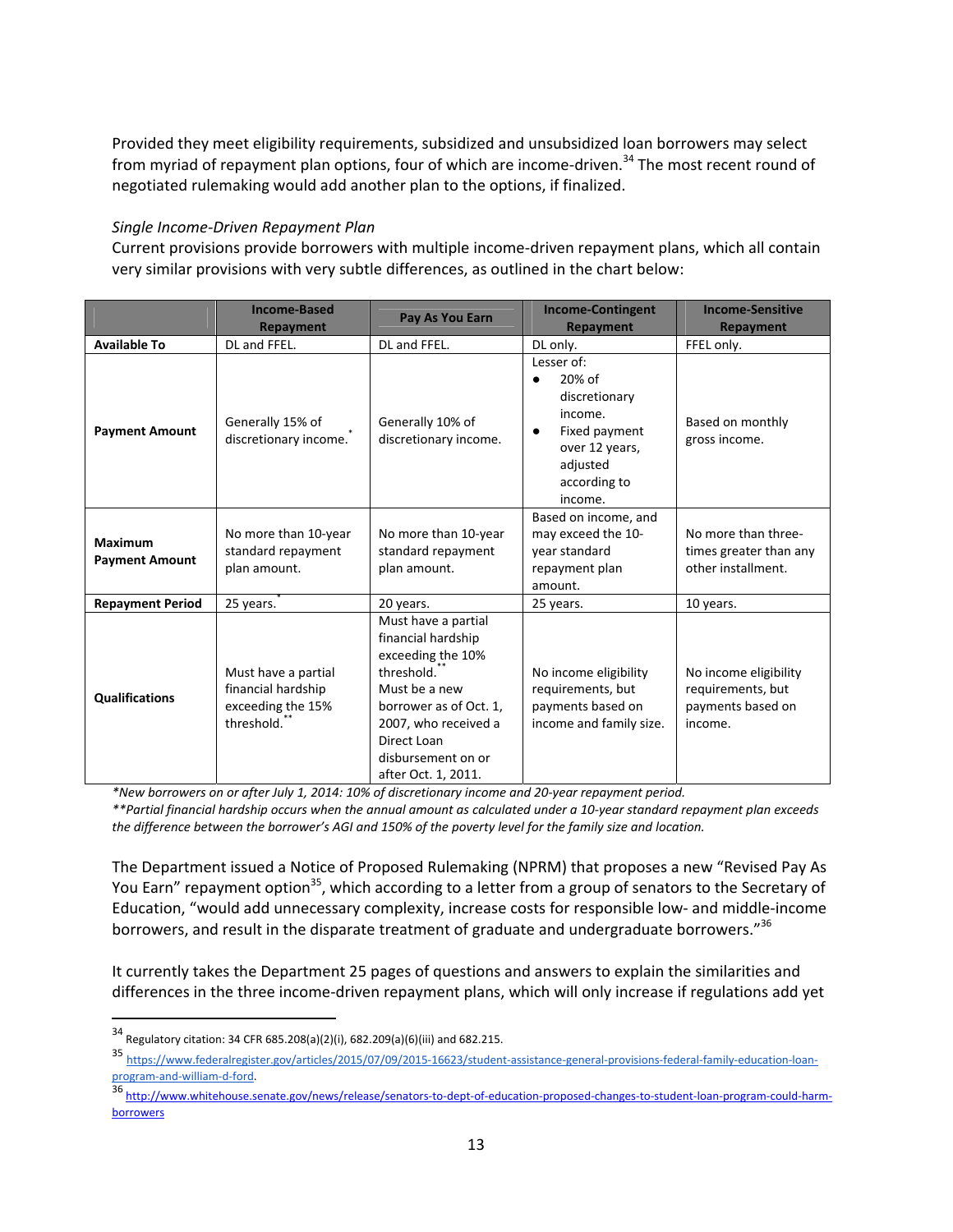another repayment plan option.<sup>37</sup> This web of repayment plans only serves to frustrate borrowers and may, in fact, deter them from applying for much‐needed repayment relief.

NASFAA advocates for a single income‐driven repayment plan to reduce duplication among the plans, confusion for borrowers, and administrative burden for schools, the Department, and FFEL and Direct Loan servicing agencies. By establishing a single income-driven repayment plan, the Department could also more easily implement a single application process for income‐driven repayment.

### *Single Income‐Driven Repayment Plan Application Process*

While the Department provides a single application for multiple income-driven repayment plans, each servicer requires different supporting documentation to satisfy the application, even though many of the repayment plans require the same kinds of information. NASFAA found instances where a lack of coordination among loan servicers, led to borrowers having unnecessary late payments or default.<sup>38</sup> Employing a single application process for income‐driven repayment would allow the implementation of an online tracking system so borrowers can see exactly where they are in the application process.

Additionally, the implementation of a single loan portal, as recommended above, could provide a centralized process for borrowers to apply for income‐driven repayment, deferments, and mandatory forbearances (see recommendation "Central Loan Portal" above).

#### *Auto‐Enrolling Delinquent Borrowers in Income‐Driven Repayment Plans*

Proposed legislation in the Higher Education Affordability Act<sup>39</sup> would require the Department to enroll students in income‐based repayment when they are at least 150 days delinquent on Direct Loan payments. Because default does not occur until at least 270 days of delinquency, implementing such legislation would provide a safeguard for borrowers to potentially maintain good standing on their loans. Keeping borrowers out of default obviously benefits the borrower, but it also allows the school to retain Title IV funding for current and future students and prevents the U.S. taxpayers from paying the borrower's loan debt.

Implementing such a plan would have some challenges. First and foremost, the borrower must provide income documentation to determine the appropriate payment amount, and repeat that process annually if the borrower wishes to remain in the plan. The borrower may not understand all the plan's rules and requirements. While these challenges may be mitigated through some of our recommendations outlined in this response, others may require additional consideration.

#### *Use of IRS Data*

NASFAA supports President Obama's Student Aid Bill of Rights<sup>40</sup> directive for multiple agencies to work together to determine the "feasibility of developing a system to give borrowers the opportunity to authorize the Internal Revenue Service to release income information for multiple years for the purposes of automatically determining monthly payments under income‐driven repayment plans." This report must be complete by October 1, 2015.

<sup>37</sup> https://studentaid.ed.gov/sa/sites/default/files/income-driven-repayment-q-and-a.pdf.

<sup>38</sup> Servicing Issues Task Force Report, ibid.

<sup>39</sup> S. 2954. Available online at www.congress.gov.

<sup>40</sup> Student Aid Bill of Rights, ibid.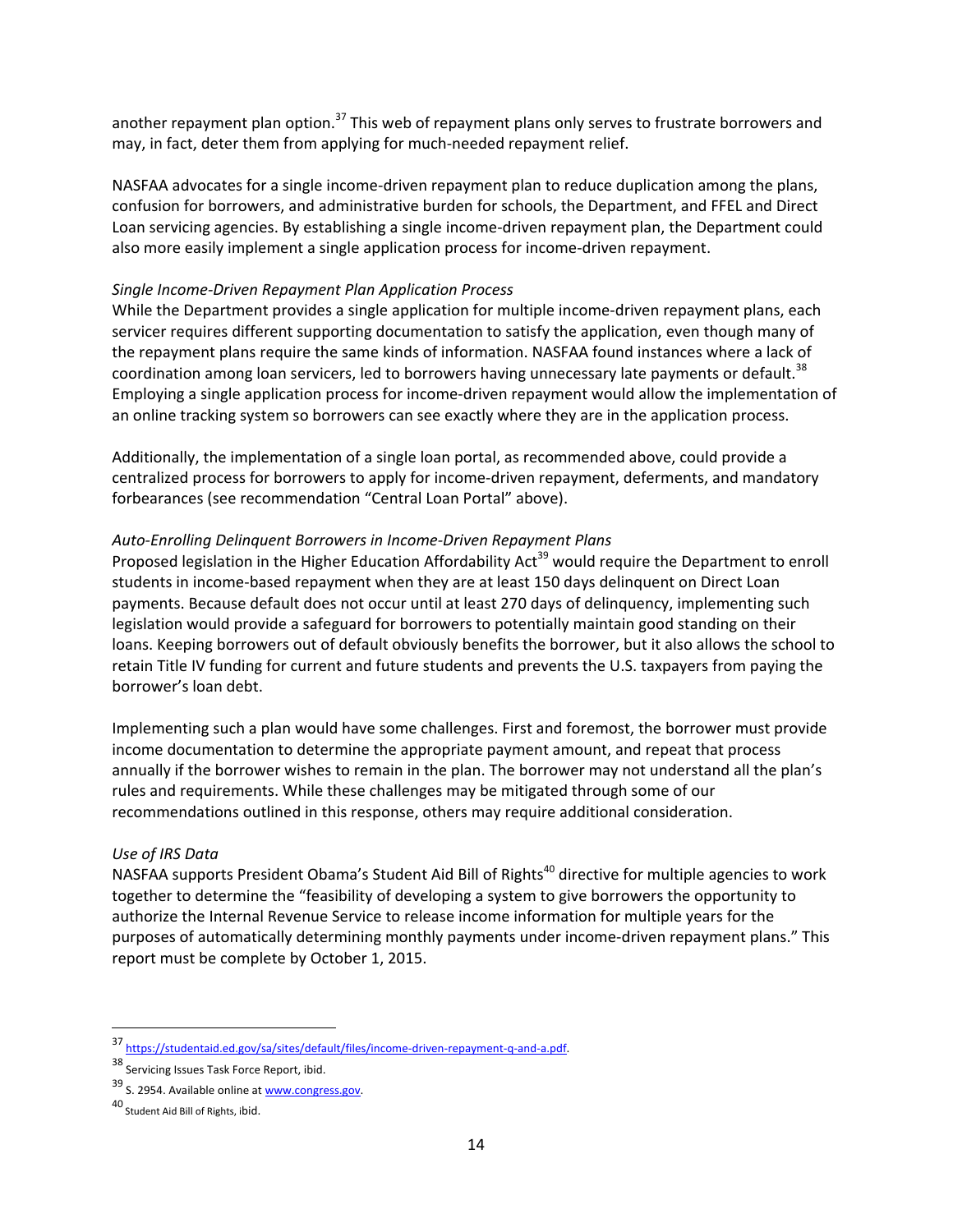The income‐driven application process already includes the use of transferring data from the IRS, and borrowers may use IRS data in the annual renewal process as well. The servicer sends the first recertification request approximately two months before the deadline. Despite the early notification and availability of IRS data, the Department reports that 57 percent of borrowers fail to meet the recertification deadline.<sup>41</sup> By allowing borrowers to authorize the IRS to submit multiple years of income data to the loan servicers, the likelihood that the borrower will miss the annual renewal deadline is much lower.

## *RFI Inquiry*

## *Part Two: Applicability of Consumer Protections from Other Markets*

### *NASFAA Response*

*Recommendation: Provide appropriate consumer protections derived from other consumer markets, but remain mindful of the unique nature of student and parent educational loans.*

We agree with the CFPB that the Department should provide standard consumer protections for student borrowers that are in line with other consumer financial products. That being said, we must caution against making a direct comparison between educational loans and, for example, mortgages. When put side by side, the differences between student loans and mortgages are readily apparent:

|                                                | <b>Federal Education Loans</b> | <b>Mortgages</b> |  |
|------------------------------------------------|--------------------------------|------------------|--|
| Terms and conditions based on credit score.    | No                             | Yes              |  |
| Terms and conditions based on ability to       | No                             | Yes              |  |
| repay.                                         |                                |                  |  |
| Require one-on-one counseling (e.g. entrance   | No                             | Yes              |  |
| counseling or mortgage closing).               |                                |                  |  |
| Results in a tangible asset that can be seized |                                | Yes              |  |
| in default.                                    | No                             |                  |  |

We encourage the implementation of additional and/or revised protections for student and parent loan borrowers, and while comparing mortgage and credit card laws and regulations to those of federal education loans can be helpful, please be mindful to adjust the recommendations to reflect the unique nature of federal education loans. The resulting protections must balance the needs of current and future borrowers with those of the federal taxpayers who fund the programs.

<sup>41&</sup>lt;br>Negotiated Rulemaking background material: https://www2.ed.gov/policy/highered/reg/hearulemaking/2015/paye2-recertification.xls